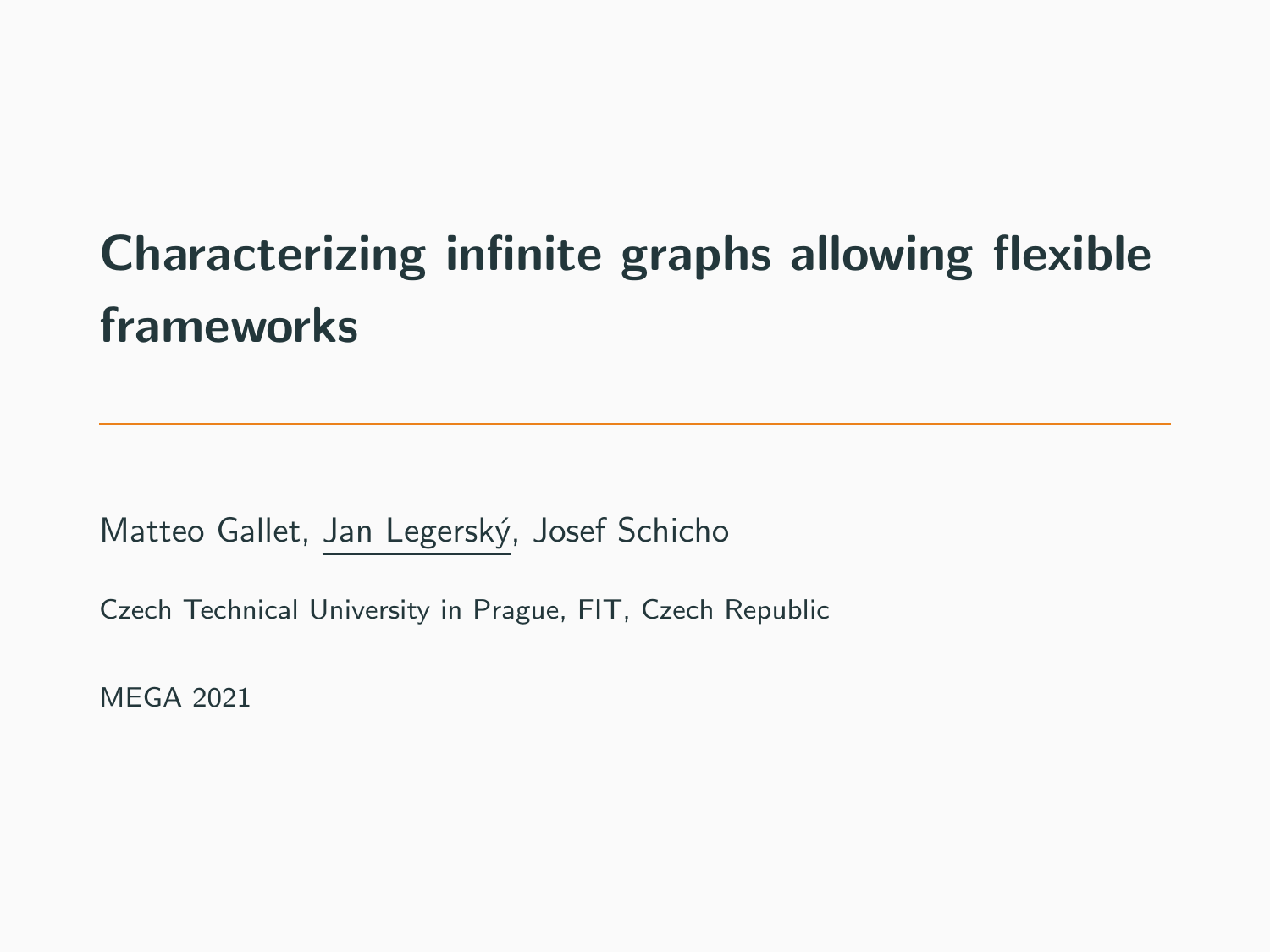



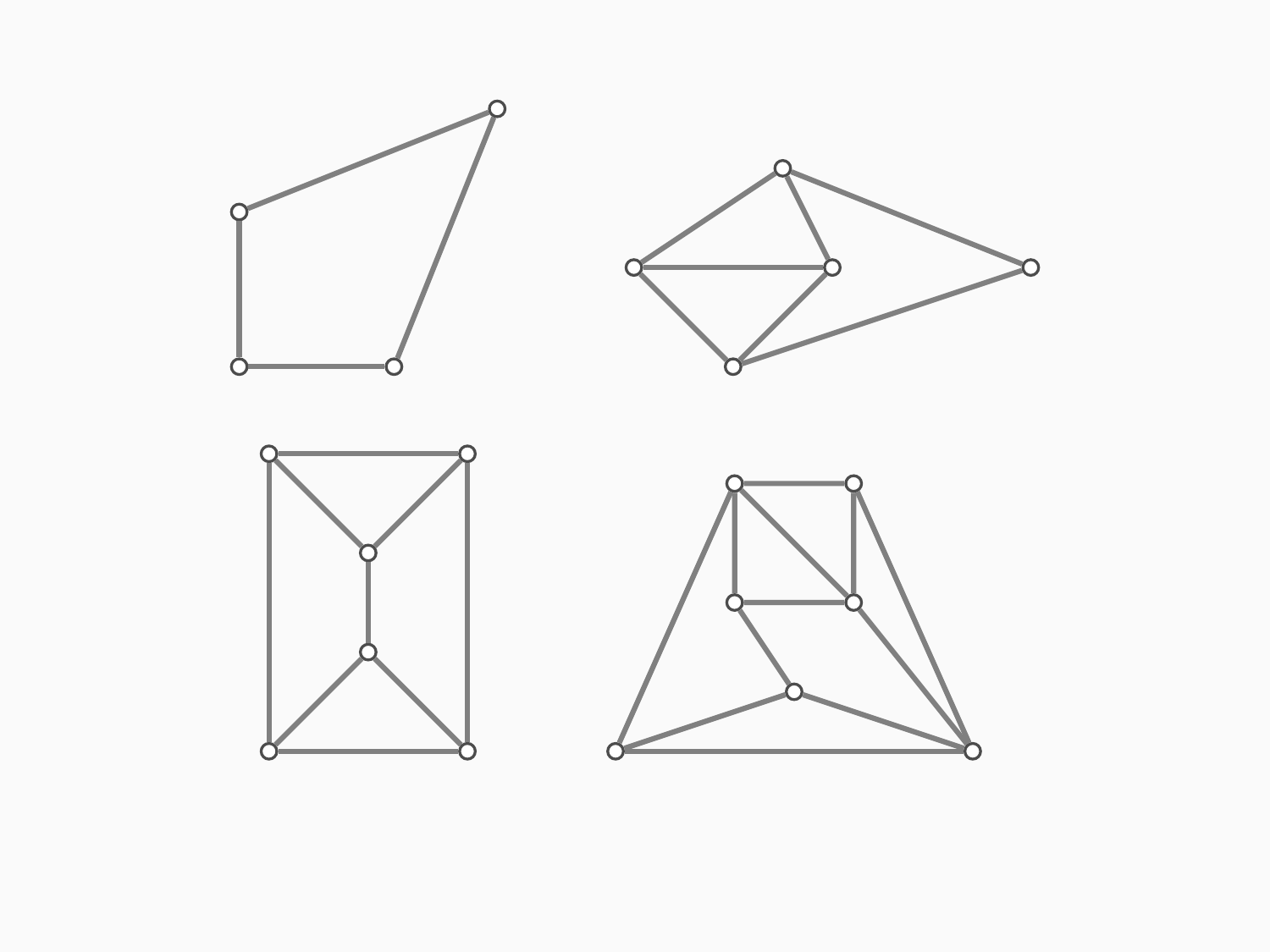

## When does an infinite graph admit a flexible framework?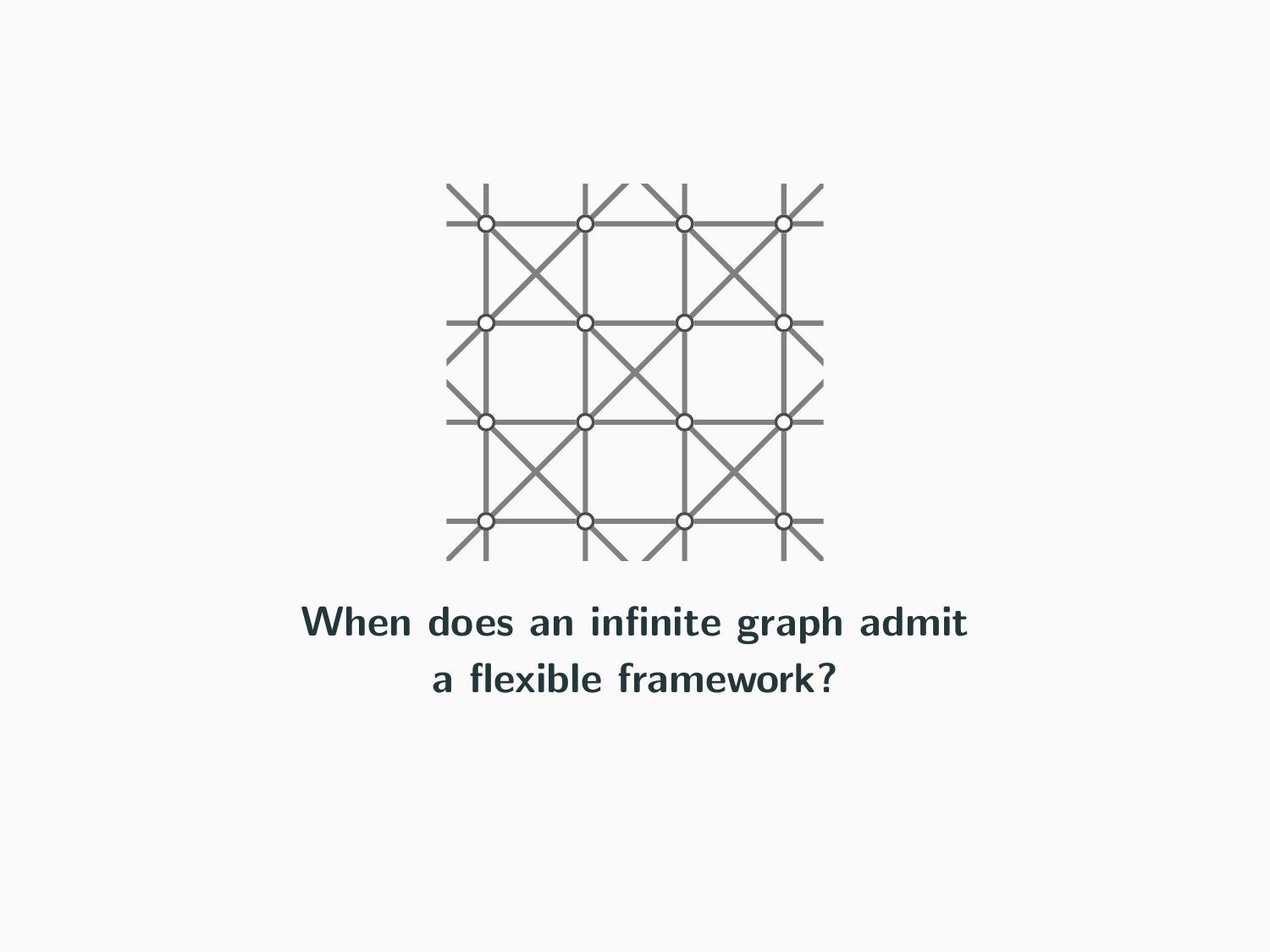#### **Definition**

A map  $\rho: V_G \to \mathbb{R}^2$  for a graph  $\mathit{G} = (\mathit{V}_G, E_G)$  such that  $\rho(u) \neq \rho(v)$  for every edge  $uv \in E_G$  is called a realization.

A *flex* of the *framework*  $(G,\rho)$  is a continuous path  $t\mapsto \rho_t,$  $t \in [0, 1)$ , in the space of realizations of G such that  $\rho_0 = \rho$  and for all  $t \in [0,1)$  and all edges  $uv \in E_G$ 

$$
\|\rho_t(u)-\rho_t(v)\| = \|\rho(u)-\rho(v)\|.
$$

The flex is called *trivial* if the equation above holds for all  $u, v \in V_G$  and all  $t \in [0, 1)$ .

The framework  $(G, \rho)$  is *flexible* if it has a non-trivial flex. Otherwise it is called *rigid*.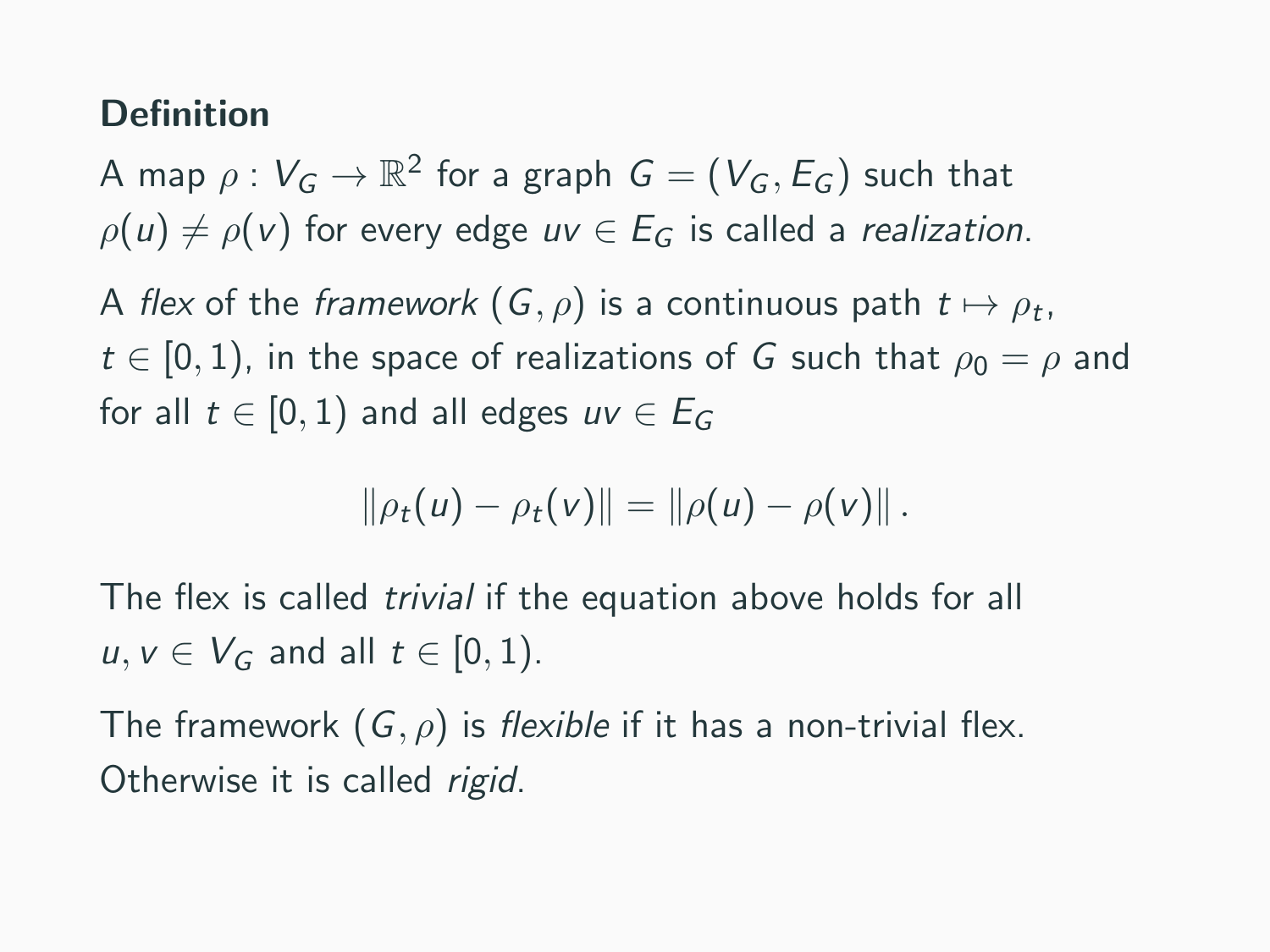#### Definition

A coloring of edges  $\delta : E_G \to \{\text{blue}, \text{ red}\}\$ is called a *NAC-coloring*, if it is surjective and for every cycle in  $G$ , either all edges in the cycle have the same color, or there are at least two blue and two red edges in the cycle.

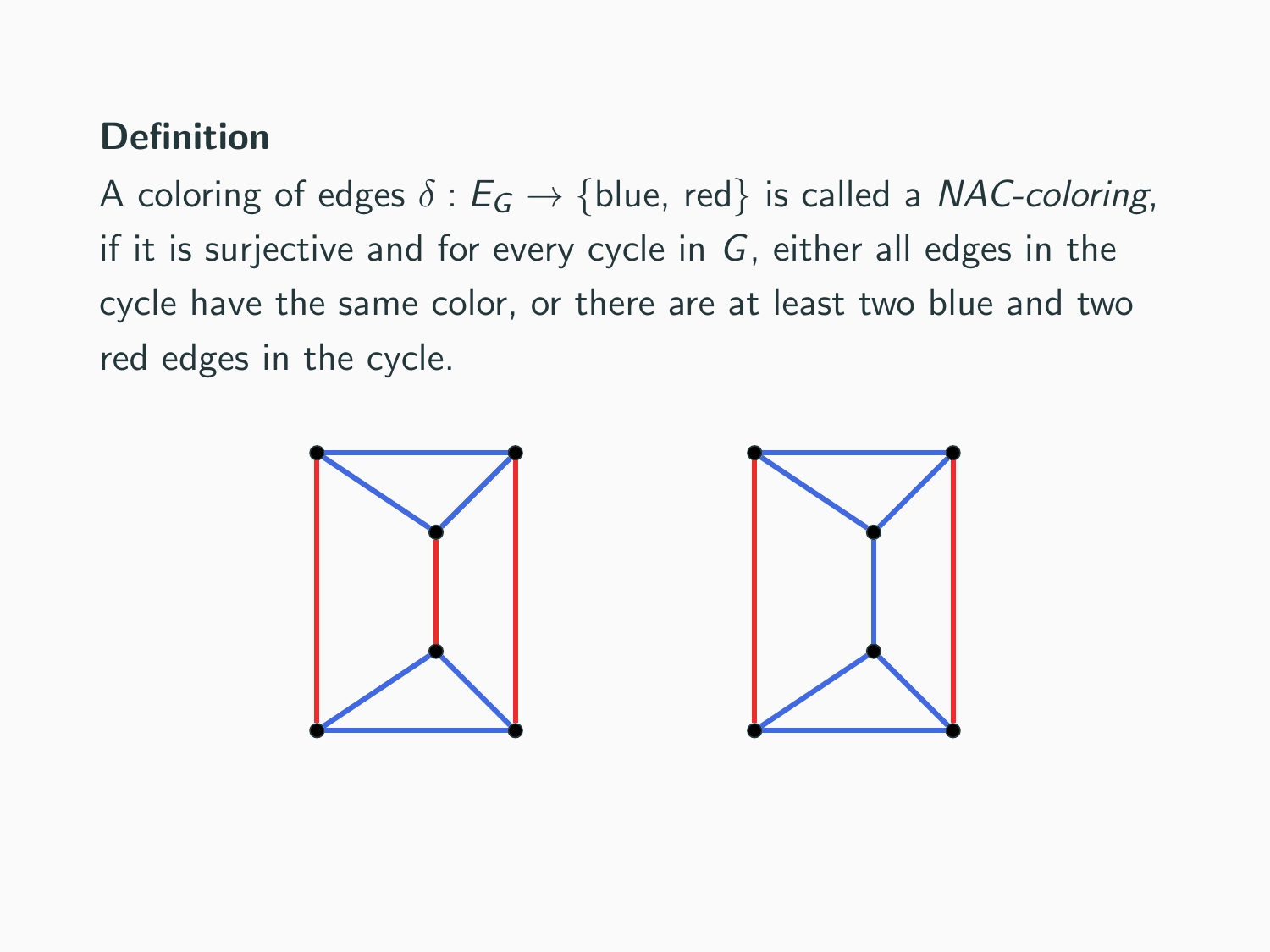#### Theorem (Grasegger, L., Schicho, 2019)

A connected finite graph admits a flexible framework in the plane if and only if it has a NAC-coloring.

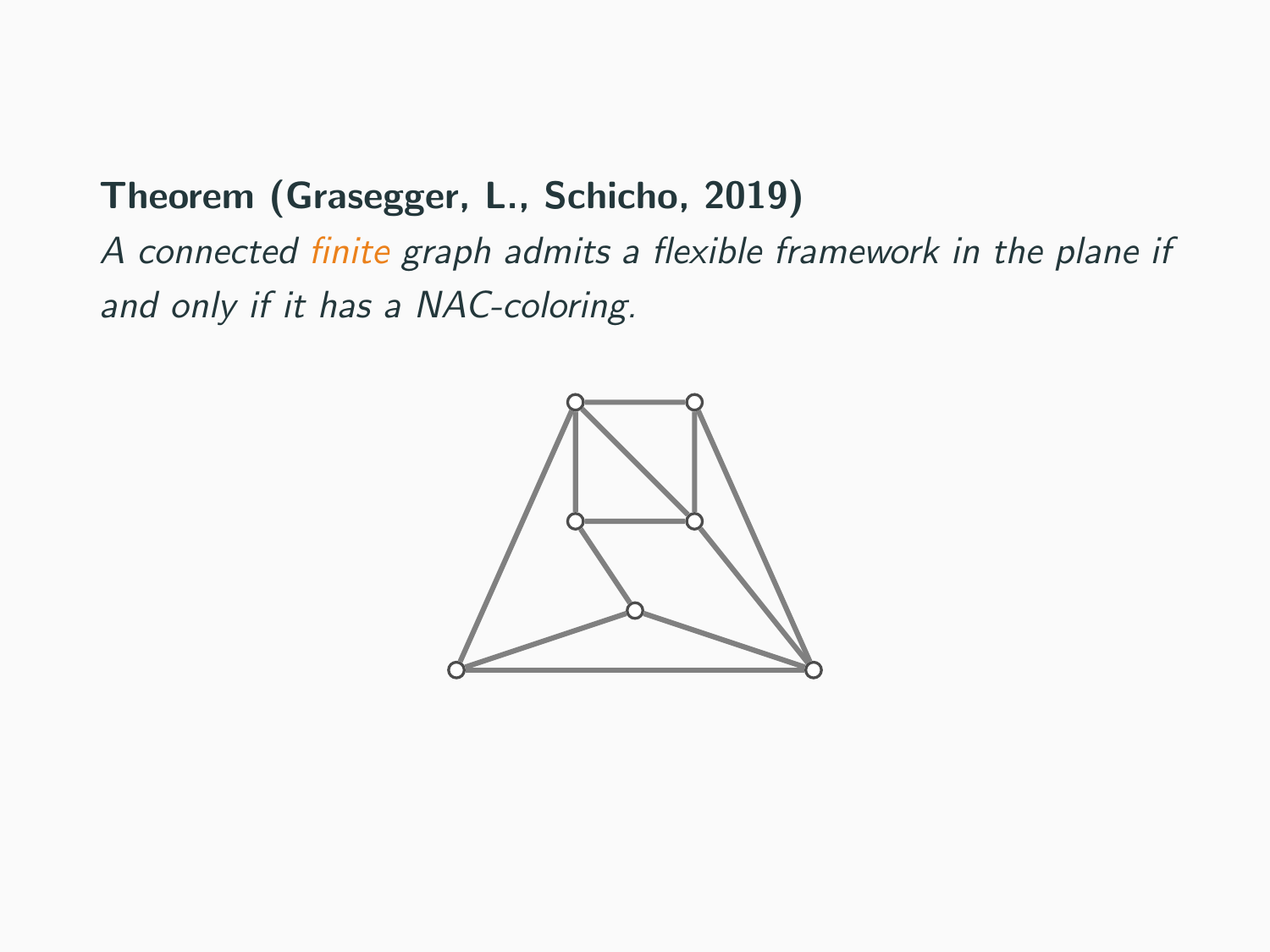#### Theorem (Gallet, L., Schicho/Dewar)

A connected countably infinite graph admits a flexible framework in the plane if and only if it has a NAC-coloring.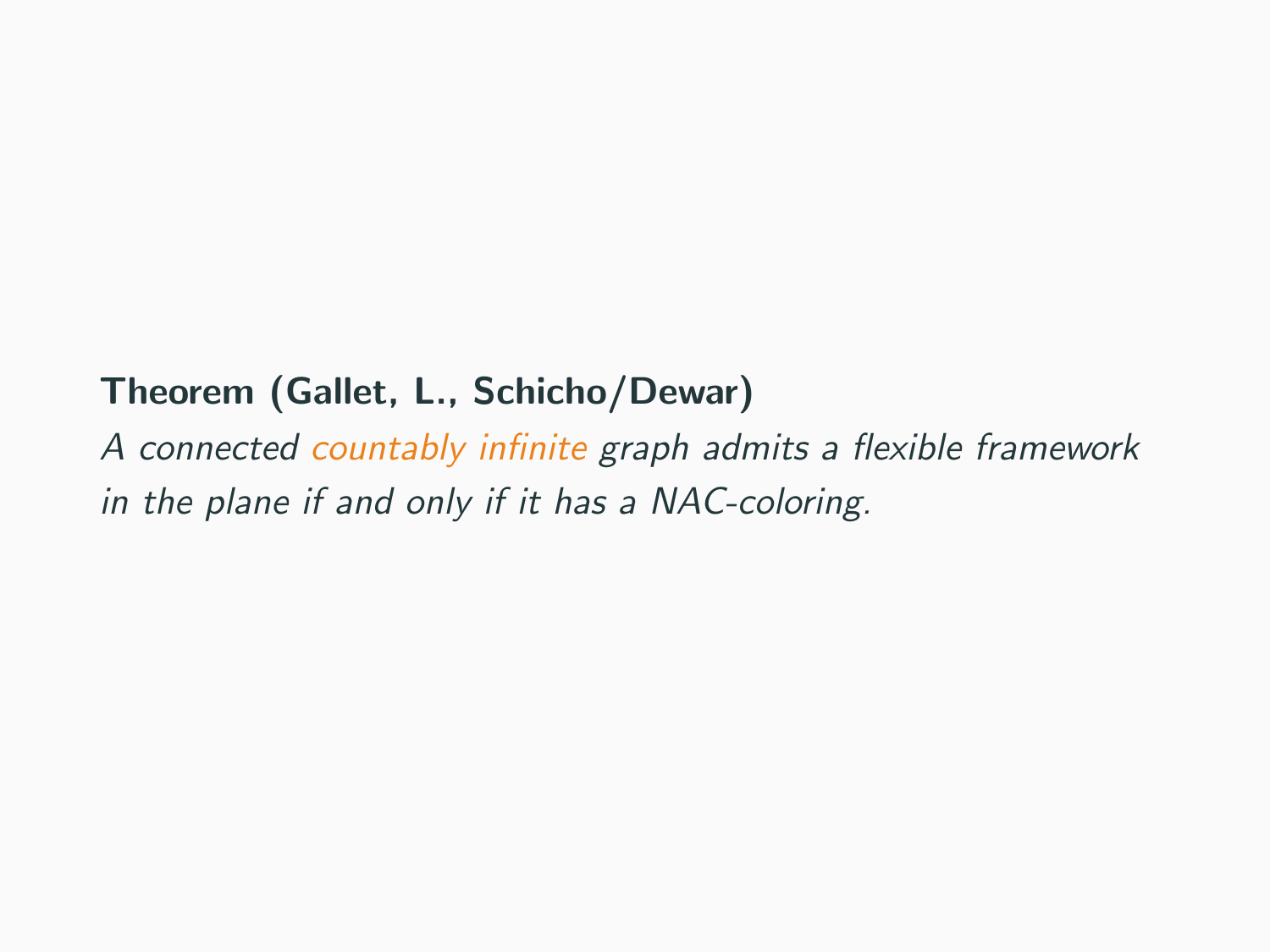NAC-coloring  $\implies$  flex



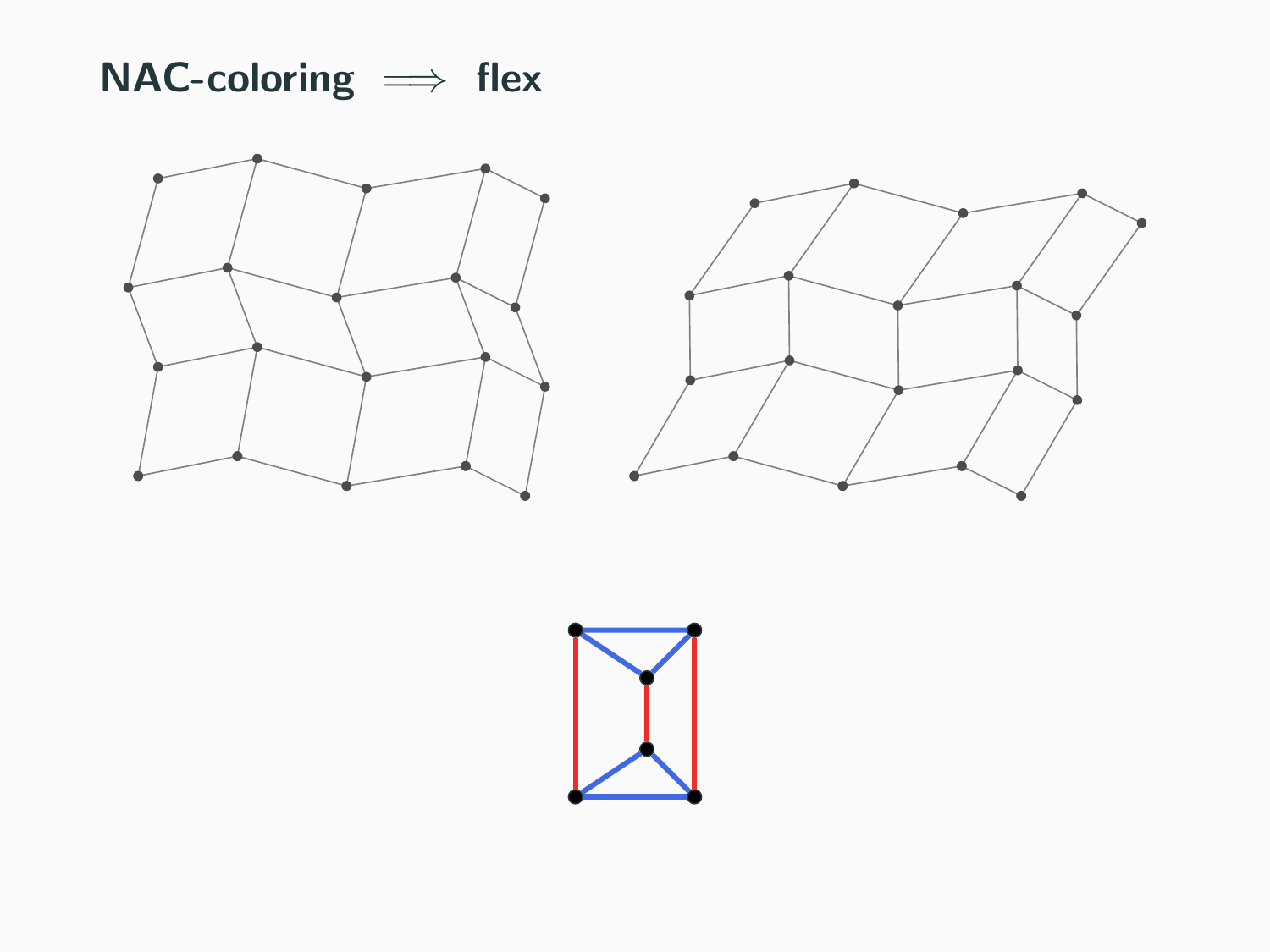#### $Flex \implies NAC$ -coloring

Let  $(G, \rho)$  be a finite flexible framework and  $\lambda_{uv} = ||\rho(u) - \rho(v)||$ for  $uv \in E_G$ . Fix  $\overline{uv} \in E_G$ .

$$
(x_{\bar{u}}, y_{\bar{u}}) = (0, 0)
$$
  

$$
(x_{\bar{v}}, y_{\bar{v}}) = (\lambda_{\bar{u}\bar{v}}, 0)
$$
  

$$
(x_u - x_v)^2 + (y_u - y_v)^2 = \lambda_{uv}^2 \quad \forall \ uv \in E_G
$$

An irreducible curve in the zero set is called an algebraic motion.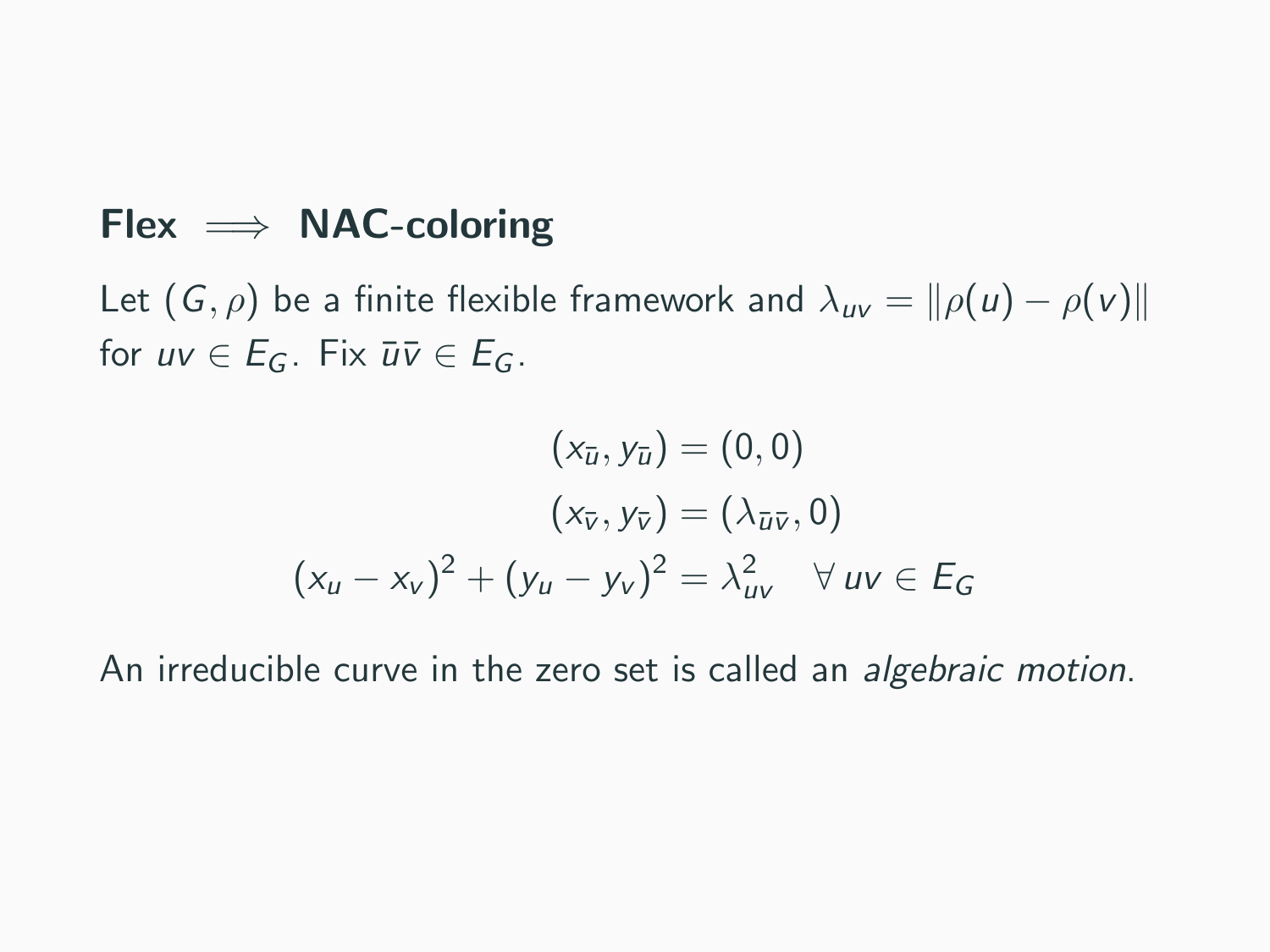$$
\lambda_{uv}^2 = (x_v - x_u)^2 + (y_v - y_u)^2
$$
  
= 
$$
\underbrace{((x_v - x_u) + i(y_v - y_u))}_{W_{u,v}} \cdot \underbrace{((x_v - x_u) - i(y_v - y_u))}_{Z_{u,v}}
$$

For every cycle  $(u_0, u_1, \ldots, u_n, u_{n+1} = u_0)$ :

$$
\sum_{i=0}^{n} W_{u_i, u_{i+1}} = 0 \quad \text{ and } \quad \sum_{i=0}^{n} Z_{u_i, u_{i+1}} = 0
$$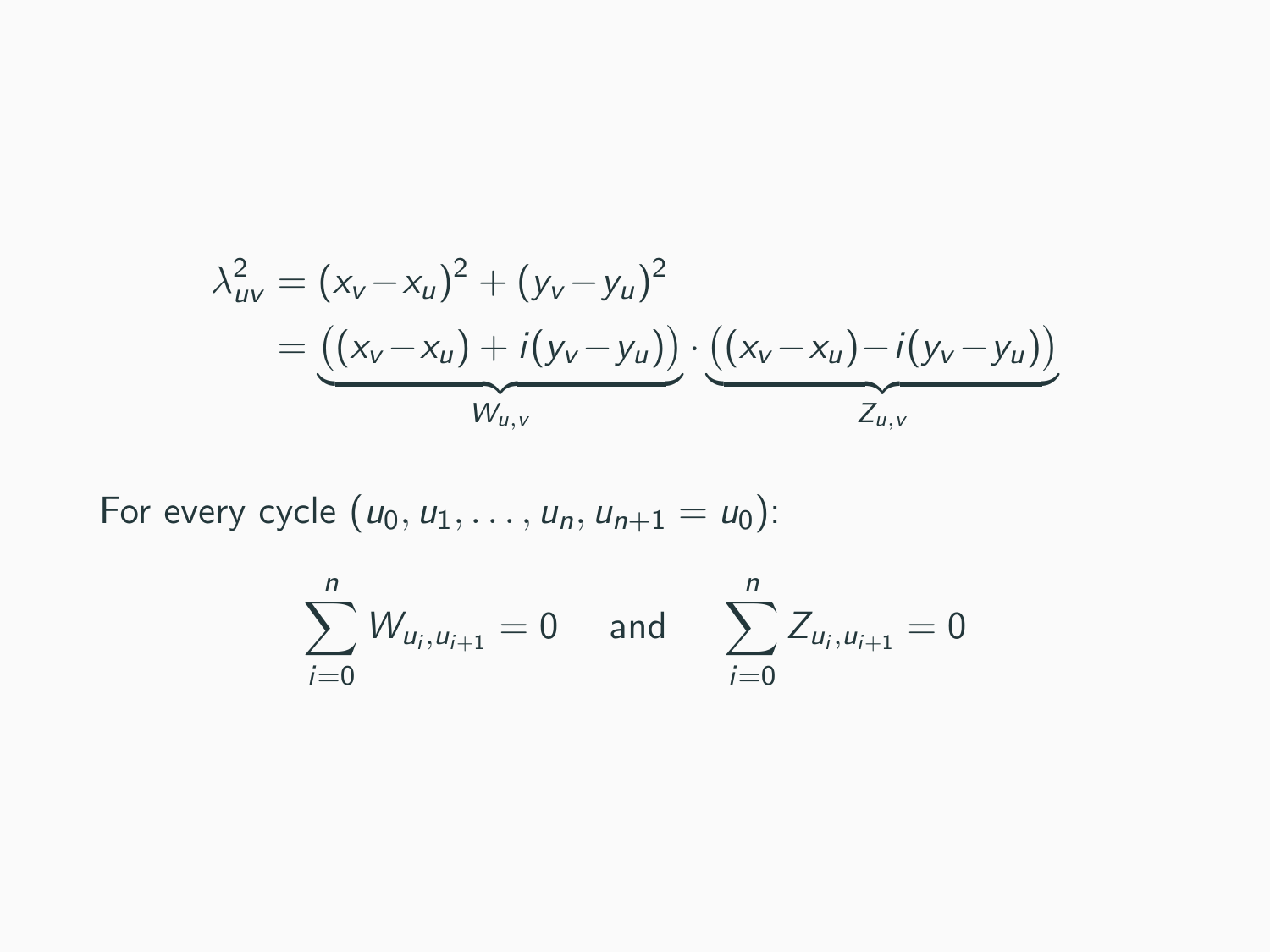#### Lemma (Grasegger, L., Schicho, 2019)

Let C be an algebraic motion of  $(G, \rho)$ . If  $\alpha \in \mathbb{Q}$  and  $\nu$  is a valuation of the complex function field of  $C$  such that there exists edges  $\bar{u}\bar{v}$ ,  $\hat{u}\hat{v}$  with  $\nu(W_{\bar{u},\bar{v}}) = \alpha$  and  $\nu(W_{\hat{u},\hat{v}}) > \alpha$ , then  $\delta$  :  $E_G \rightarrow \{red, blue\}$  given by

$$
\delta(uv) = red \iff \nu(W_{u,v}) > \alpha,
$$
  

$$
\delta(uv) = blue \iff \nu(W_{u,v}) \leq \alpha.
$$

is a NAC-coloring.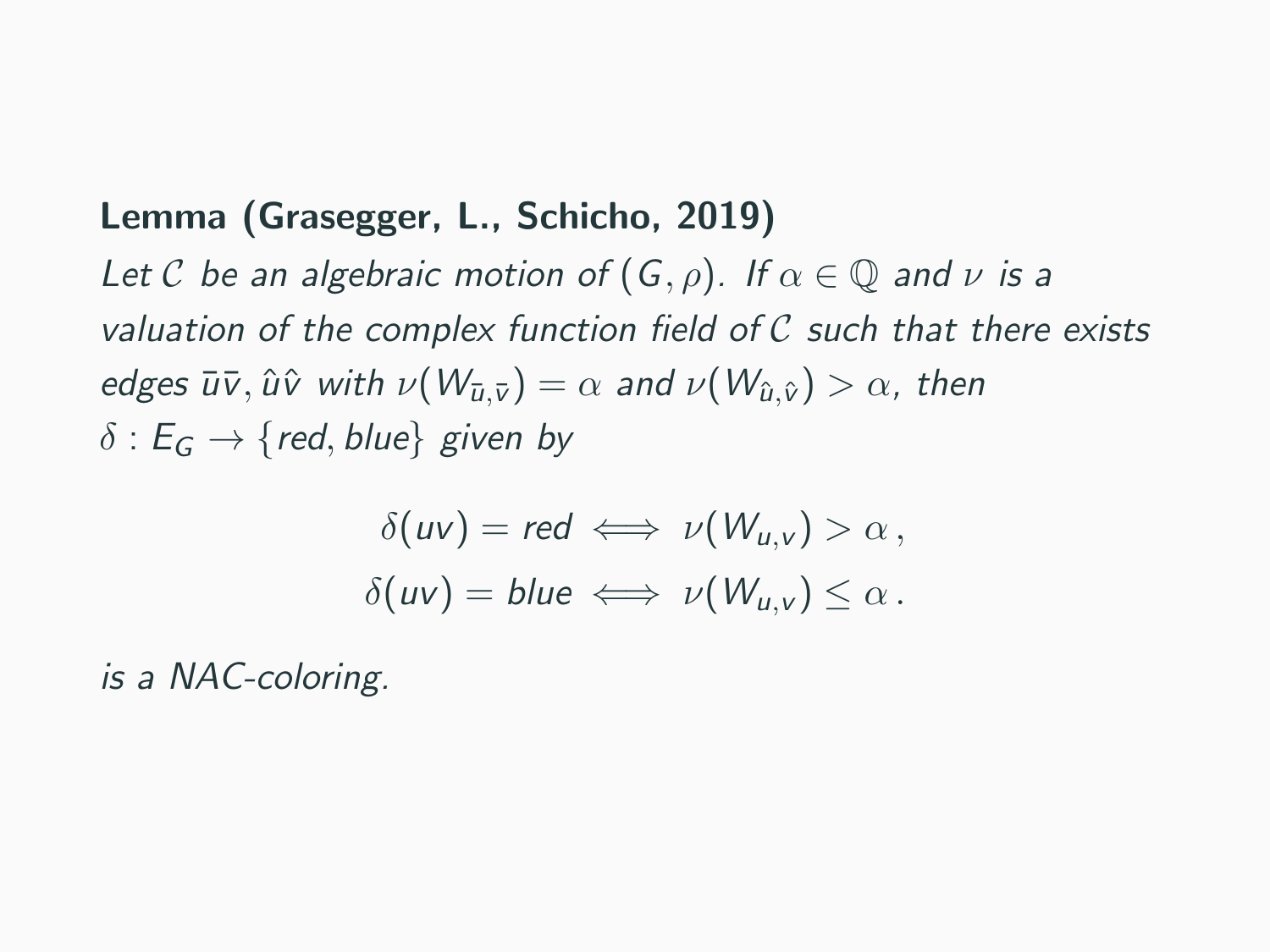

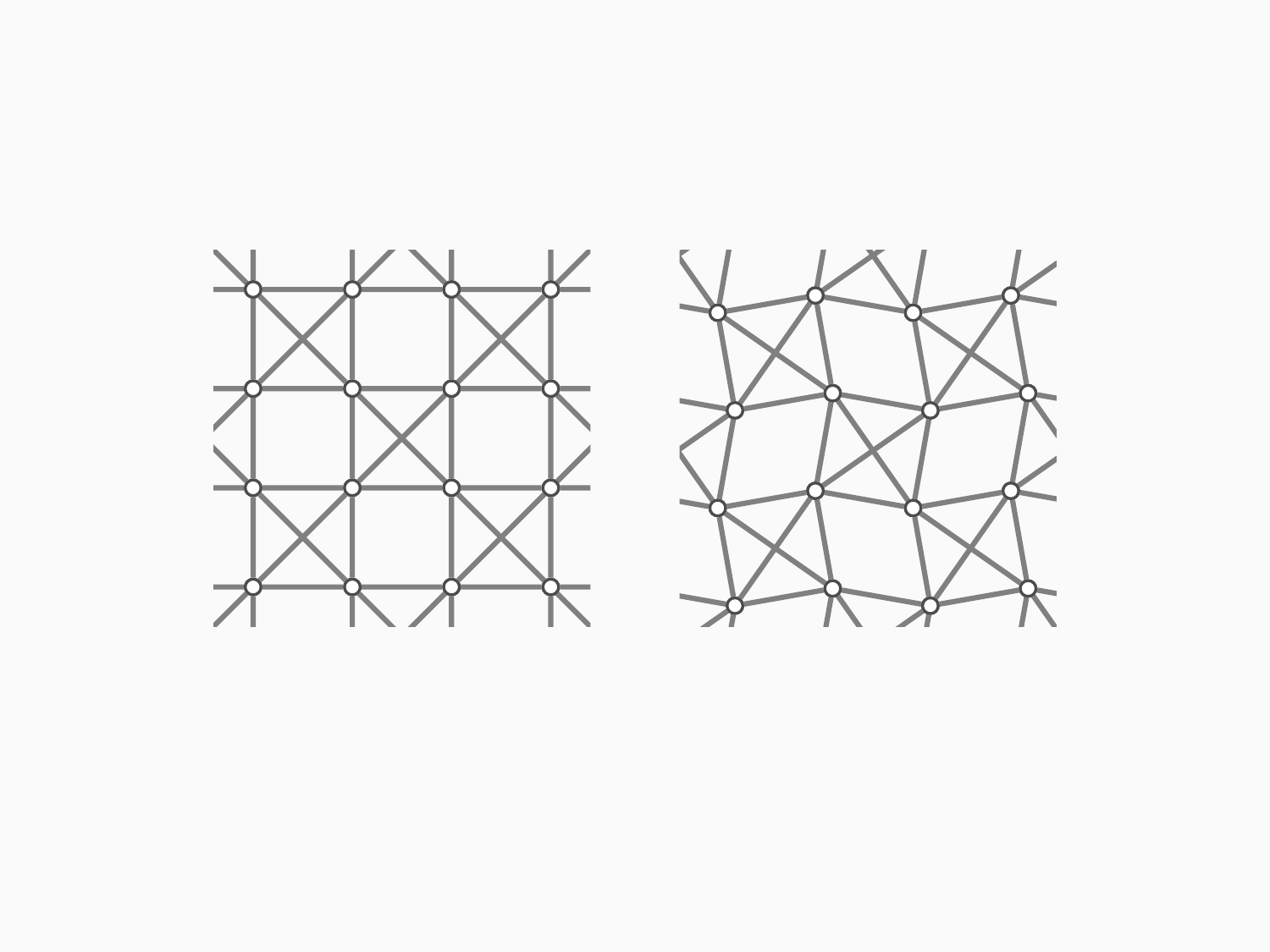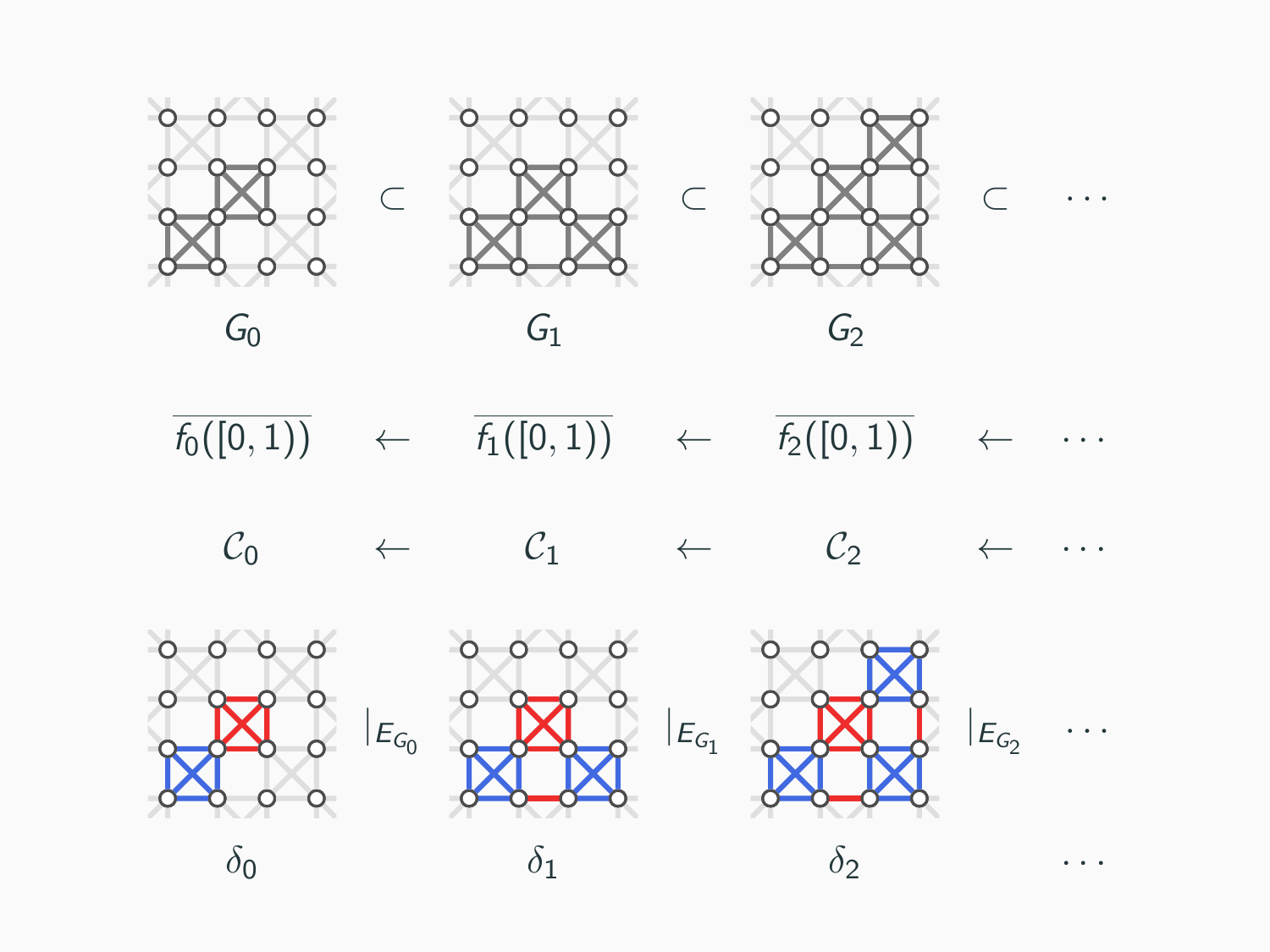

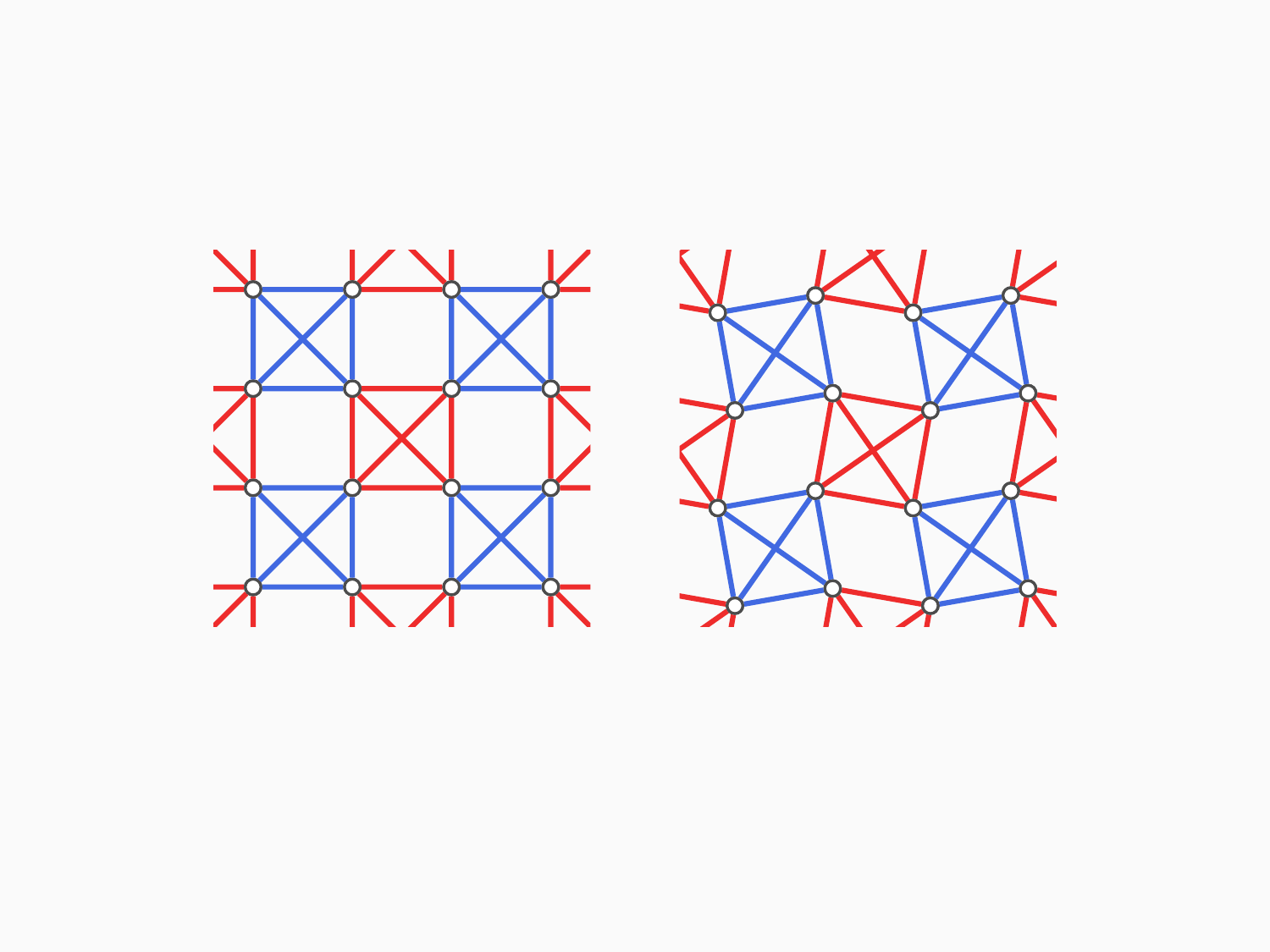### Final remarks

- alternative proofs using König's lemma or by contradiction (Sean Dewar)
- *n*-fold symmetric case
- bracing of frameworks with 4-cycles being parallelograms